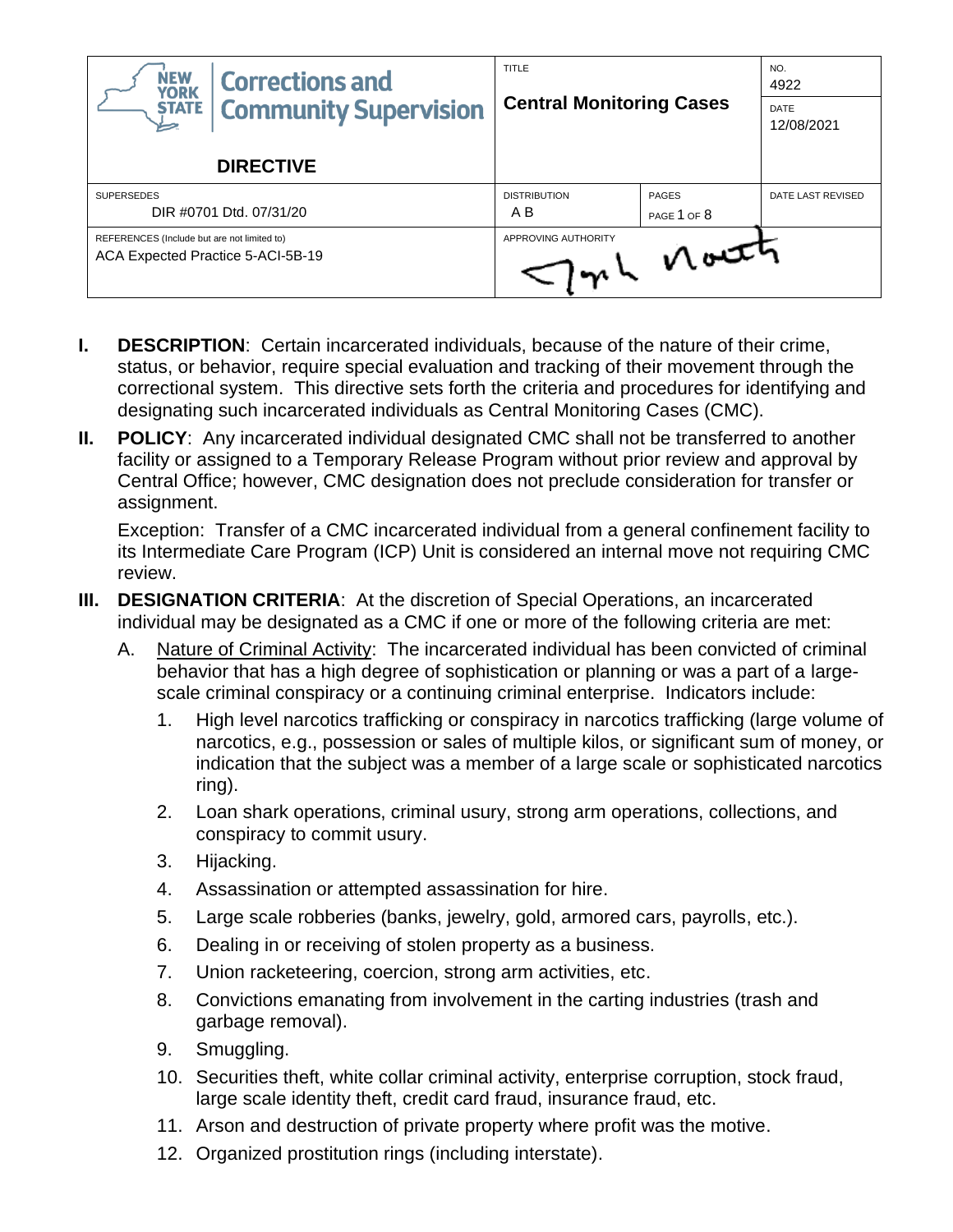- 13. Gambling rings.
- 14. Child pornography (internet and otherwise).
- 15. Organized gang activity.
- 16. High profile internet crime.
- 17. Tampering with a witness or confidential informant.
- 18. Terrorist activities.
- B. History/Notoriety: The incarcerated individual requires close supervision because of their past criminal history, or because of the notoriety of the incarcerated individual or the victim, the notoriety or heinous nature of the crime, or because of an escape, attempted escape, or history of absconding from lawful custody/supervision. Indicators include:
	- 1. Assassination or attempted assassination.
	- 2. Bribery or attempted bribery of public officials or law enforcement agents.
	- 3. Accepting bribes.
	- 4. Any large-scale crime which captures the public's attention (e.g., multiple bank robberies, homicide or multiple homicides, sex crimes, arson, bombings, kidnapping/hostage taking, terrorist activity, hate crimes, crimes of violence against children or elderly persons, sexual abuse of children [including incest] where available records indicate considerable media coverage and/or publicity, etc.).
	- 5. Crimes committed by persons who are public officials or public figures.
	- 6. Crimes committed against persons who are public officials or public figures.
	- 7. Escape or attempted escape.
	- 8. Kidnapping.
	- 9. Hostage taking.
- C. Official Status: The incarcerated individual requires special supervision/protection while in custody because of their status as a former criminal justice official, public official, or informant.
- D. Management Problem: The incarcerated individual has become a severe management problem, including, but not limited to, documented involvement in conduct which represents a risk to facility safety and order through the participation in unauthorized group and/or gang activity.

#### **IV. IDENTIFICATION & REFERRAL**

- A. Classification Screening: As part of the initial screening during classification, the Offender Rehabilitation Coordinator (ORC) will review the records of all incoming incarcerated individuals for possible CMC designation, looking for specific indicators as set forth in Section III using the available materials, including the following:
	- 1. The Pre-Sentence Report.
	- 2. DCJS Summary Case (Criminal) History (RAP Sheet).
	- 3. Information submitted by law enforcement officers.
	- 4. Comments of the sentencing judge and prosecuting attorney, and their recommendations regarding parole.
	- 5. Information appearing in news media corroborated by other sources.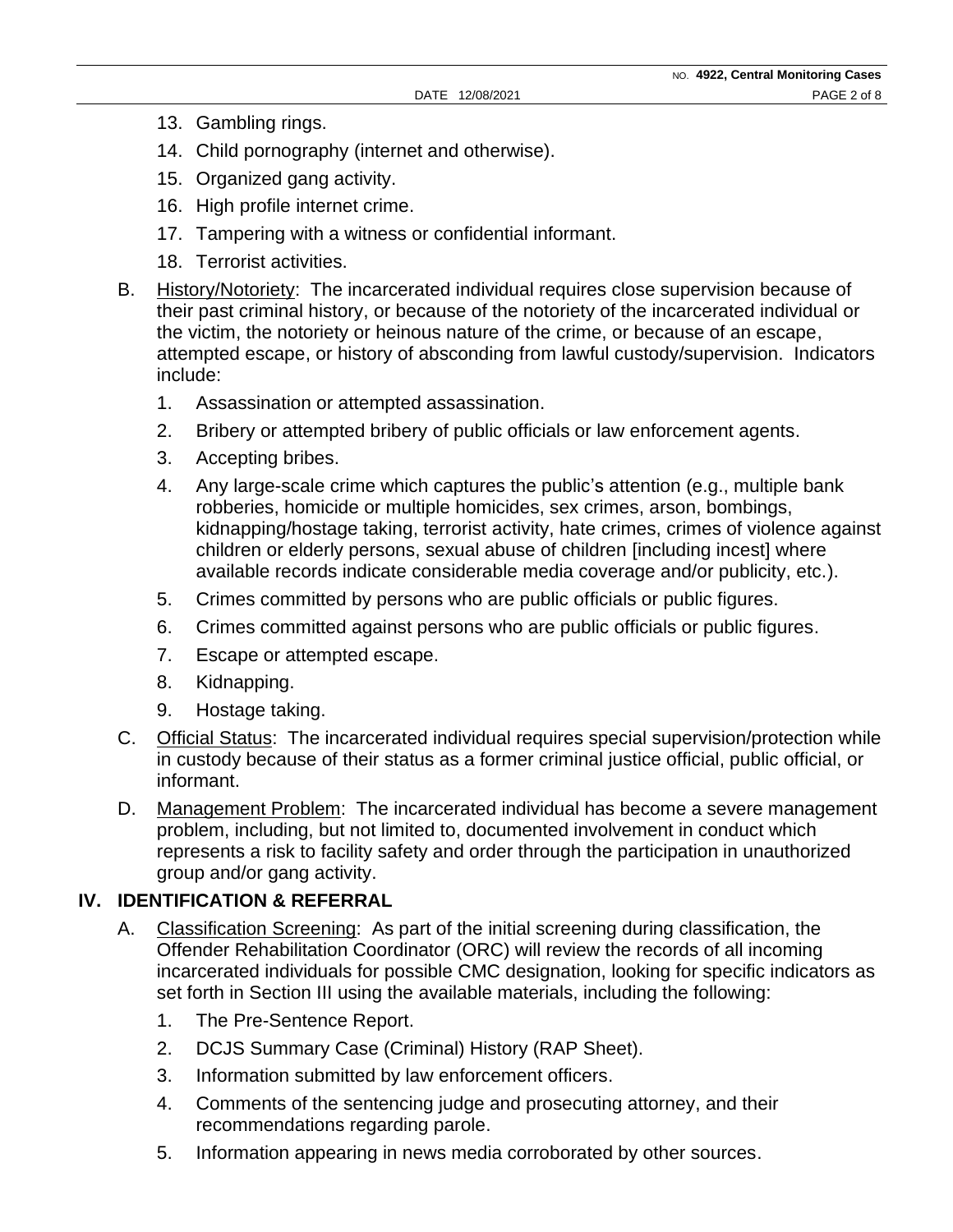- 6. Substantiated disclosures of reliable informants.
- 7. Reports of undercover agents.
- 8. Admissions or confessions of the incarcerated individual.
- B. Referral: The Classification Analyst or ORC shall submit [Form #149,](https://doccs.ny.gov/directives/frm149.pdf) "CMC Case Transfer Request Summary," specifying incarcerated individuals who meet any of the criteria for CMC designation, as soon as practical (not to exceed one week), along with the following documentation for each incarcerated individual so identified:
	- 1. One copy of the Pre-Sentence Report.
	- 2. DCJS Summary Case (Criminal) History (RAP Sheet).
	- 3. Court commitments.
	- 4. Initial Security Classification Guideline.
	- 5. Any other relevant material or reports.
- C. Referral Schedule: Insofar as it is practicable, the following schedule will be adhered to when processing referrals from reception centers:
	- Day 1: Referral leaves the facility within two business days of the Offender Rehabilitation Coordinator's signature.
	- Day 3: Referral received at Special Operations for CMC designation decision.
	- Day 4: Referral received at the Office of Classification and Movement for Security Classification Recommendation.
	- Day 6: Referral received by the Deputy Commissioner for Correctional Facilities for review.
	- Day 10: Referral received back at the Office of Classification and Movement for issuance of transfer order.

The processing of CMC referrals from the extended classification units at the reception centers will be similar to the above with the exception that where the Office of Health Services or the Office of Mental Health Services needs to review the case, the information exchange will be coordinated by the Office of Classification and Movement.

D. Post-Classification Referral: When it is determined that an incarcerated individual, who has completed the classification process (i.e., an incarcerated individual in general confinement or transit unit status), meets the criteria for designation as a Central Monitoring Case, the assigned Supervising Offender Rehabilitation Coordinator (SORC) or ORC is responsible for preparing and submitting [Form](https://doccs.ny.gov/directives/frm149.pdf) #149 as set forth in subsections IV-B and C.

Copies of [Form #149](https://doccs.ny.gov/directives/frm149.pdf) should not be maintained in the incarcerated individual's record folder at the institution until Special Operations' determination of CMC classification (acceptance or rejection) is received. Pending receipt of Special Operations' determination, copies of [Form #149](https://doccs.ny.gov/directives/frm149.pdf) are to be secured to the outside of the record folder. When Special Operations' response is received, it shall be filed in the incarcerated individual's record and Guidance folders.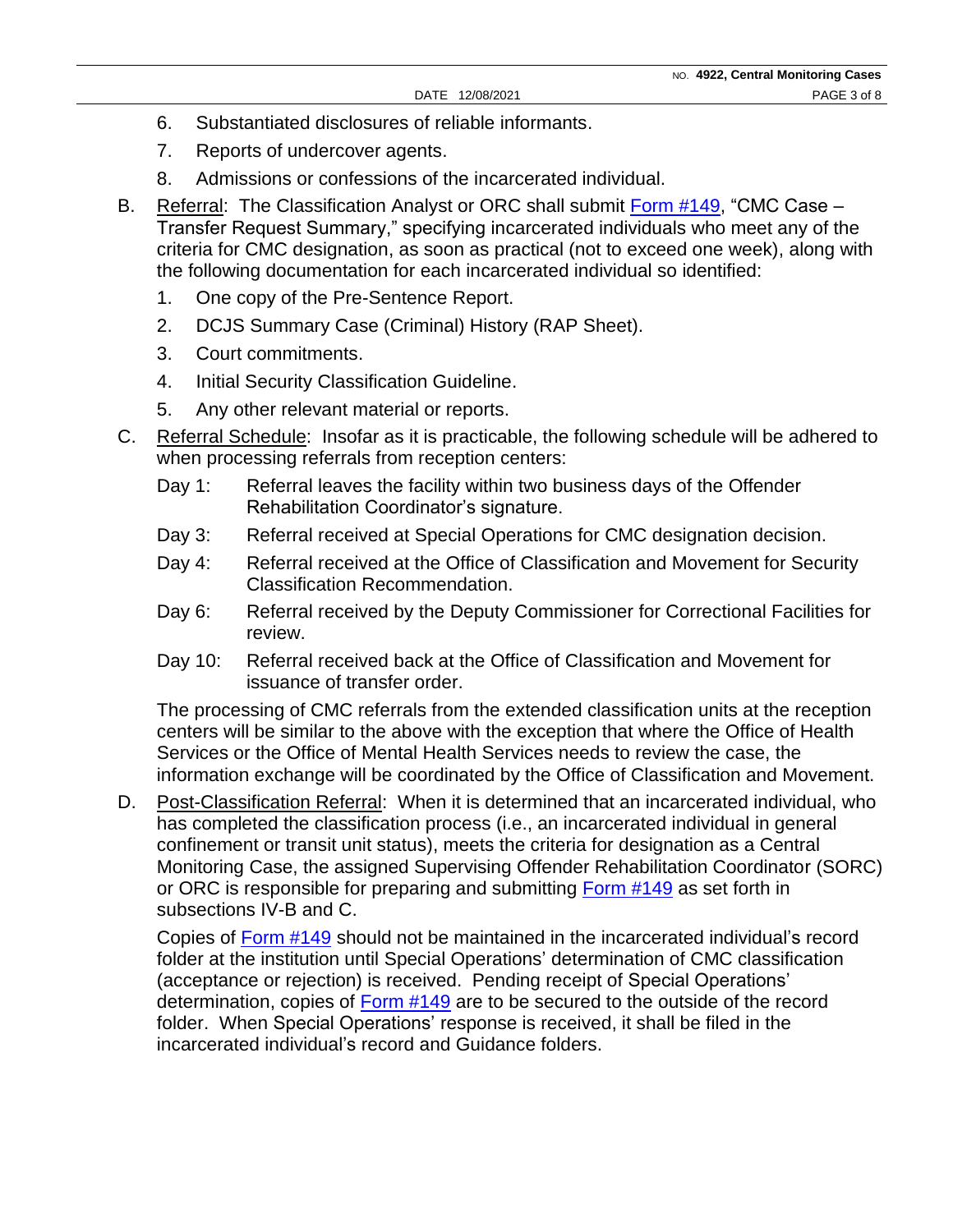- E. Any Department of Corrections and Community Supervision employee who has reason to believe that an incarcerated individual meets the criteria for designation as a CMC, as set forth in Section III, shall advise the appropriate Classification Analyst, Offender Rehabilitation Coordinator, or their supervisor of the basis for this conclusion as soon as practical. Central Office employees may make referrals directly to Special Operations.
- F. Any incarcerated individual not currently classified as a CMC may be submitted or resubmitted for CMC review at any time during their incarceration. Documentation not previously reviewed, new evidence received or located, or deterioration of behavior will be factors considered in addition to the criteria set forth in Section III of this directive.

## **V. REVIEW & DESIGNATION**

- A. Special Operations
	- 1. Reviews referrals, and if the review indicates that the incarcerated individual falls within the criteria set forth in subsection V-A-2, Special Operations shall complete [Form #1172](https://doccs.ny.gov/directives/Frm1172.pdf) "Central Monitoring Case Designation." This form shall be distributed as follows:
		- a. The incarcerated individual, informing them of the designation and the reason(s) for the designation (in advising of the reason(s), however, care should be taken so as to not jeopardize either the security of the institution or the safety of the incarcerated individuals).
		- b. The facility Deputy Superintendent for Security Services.
		- c. The facility Deputy Superintendent for Program Services.
		- d. Central files.
		- e. Guidance and Counseling.
	- 2. Reviews referrals and any other available collateral evidence to determine whether the incarcerated individual requires special protection while in custody or requires close supervision because of the nature of their offense, their institutional record, their criminal history, or because of the community status of the incarcerated individual or their victim, or whether the incarcerated individual's offense or prior offenses involved a high degree of sophistication or planning, or was part of a large-scale criminal conspiracy or a continuing criminal enterprise.
	- 3. If the review does not indicate that the incarcerated individual falls within the criteria set forth in subsection V-A-2, the record is so marked and filed with Special Operations and the determination is communicated back to the referring facility by forwarding a copy of the annotated [Form #149.](https://doccs.ny.gov/directives/frm149.pdf) Upon receipt of the annotated [Form #149,](https://doccs.ny.gov/directives/frm149.pdf) the facility's Inmate Records Coordinator (IRC) and Guidance and Counseling Unit shall note in the incarcerated individual's files to reflect the consideration and the rejection.
	- 4. Special Operations shall maintain an up-to-date record on all incarcerated individuals designated as CMC.
- B. Facility: Upon notification of the designation of an incarcerated individual as a CMC or not a CMC by Special Operations, the facility's IRC, Guidance and Counseling Unit, and Deputy Superintendents will enter the information in the appropriate records, including the incarcerated individual's record and Guidance folders.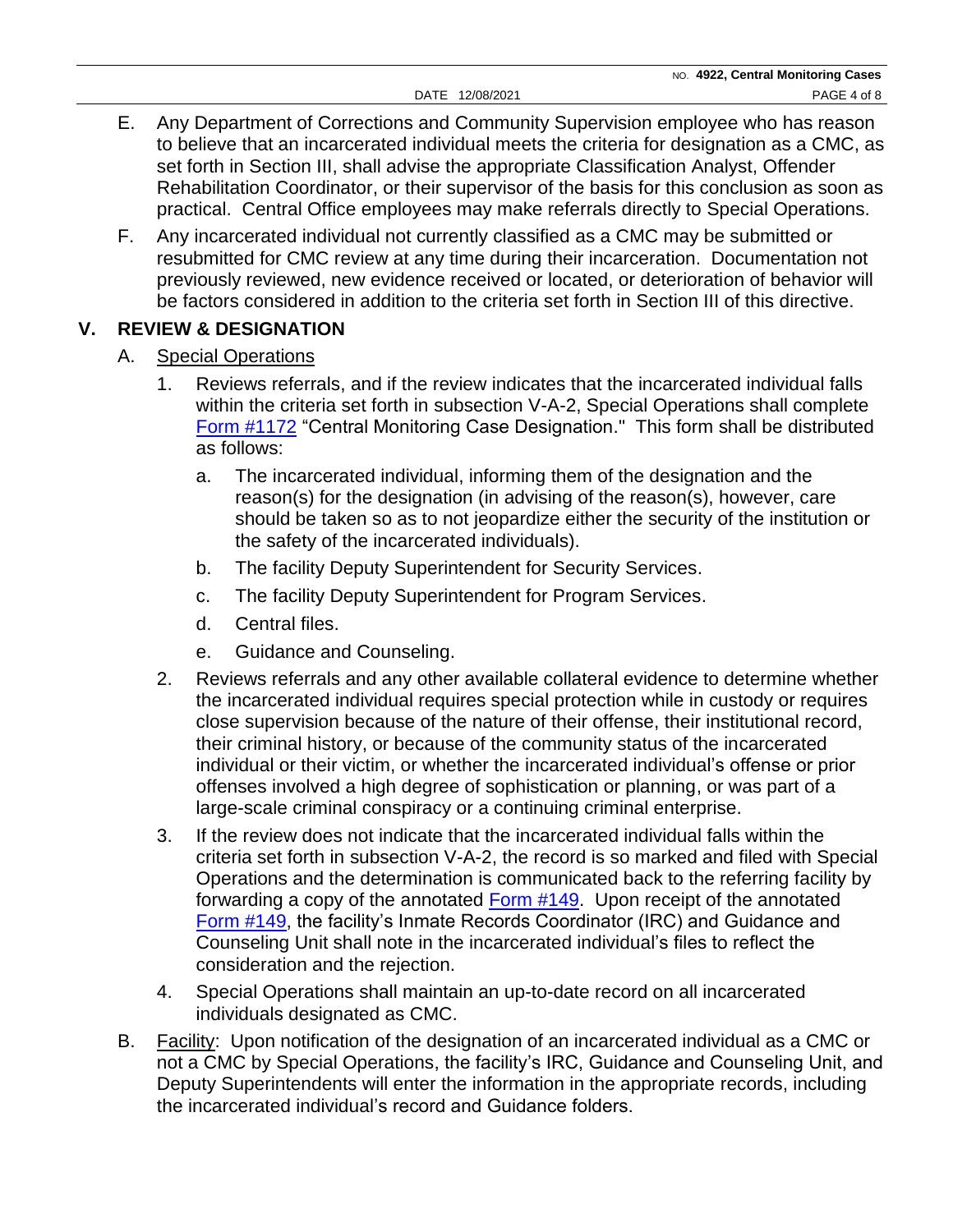- **VI. APPEAL**:An incarcerated ind**i**vidual who has been designated as a CMC has the right to appeal such designation at any time during their incarceration. The appeal process is a twostep procedure. The first step is to appeal to the Office of Special Investigations (OSI); the second step is to appeal to the DOCCS Office of Counsel. The DOCCS Office of Counsel will not review any case that has not been reviewed first by OSI.
	- A. Facility
		- 1. The ORC shall notify the incarcerated individual, at the time of designation as a CMC, of the right to appeal at any time during incarceration. If the incarcerated individual wishes to appeal, they will fill out the appeal statement at the bottom of [Form #1172](https://doccs.ny.gov/directives/Frm1172.pdf) and forward a copy to OSI.
		- 2. The ORC will provide the incarcerated individual with the opportunity to respond and object to the designation as a CMC if they desire to do so. The response may be made orally to a designated person in the facility and shall be submitted in writing (with the incarcerated individual's concurrence) to OSI.
			- a. The incarcerated individual may submit written information, in lieu of or in addition to that transcribed by the facility staff member, to OSI for review.
			- b. If the incarcerated individual indicates that information must be obtained from outside the facility, they may be given reasonable time to provide it. The facility should notify OSI of the incarcerated individual's intention to contest the designation as a CMC.
			- c. If the incarcerated individual accepts the designation as a CMC, they should sign the notification and a copy should be sent to Special Operations for the CMC file.
	- B. Office of Special Investigations
		- 1. Upon receipt of the written material specified in subsection VI-A-1 and 2, OSI will review the information and arrive at a decision as to the designation of the incarcerated individual within a reasonable time.
		- 2. If a review of all available and relevant data, including material and objections submitted by the incarcerated individual, indicates that the CMC designation is not appropriate under the criteria of this directive, the CMC designation shall be removed. OSI will complete [Form #1173.](https://doccs.ny.gov/directives/Frm1173.pdf)1, "CMC Appeal Designation." This form shall be distributed as follows:
			- a. The incarcerated individual.
			- b. The facility.
			- c. Special Operations
			- d. OSI
			- e. The incarcerated individual's Central File.
		- 3. If the decision after completion of the review is to maintain the designation as a CMC, OSI shall indicate such, in writing (using [Form #1173.](https://doccs.ny.gov/directives/Frm1173.pdf)1) with the reason(s) (e.g., the nature of the incarcerated individual's offense, the incarcerated individual's institutional history, etc.). This form shall be distributed as follows:
			- a. The incarcerated individual.
			- b. The facility.
			- c. Special Operations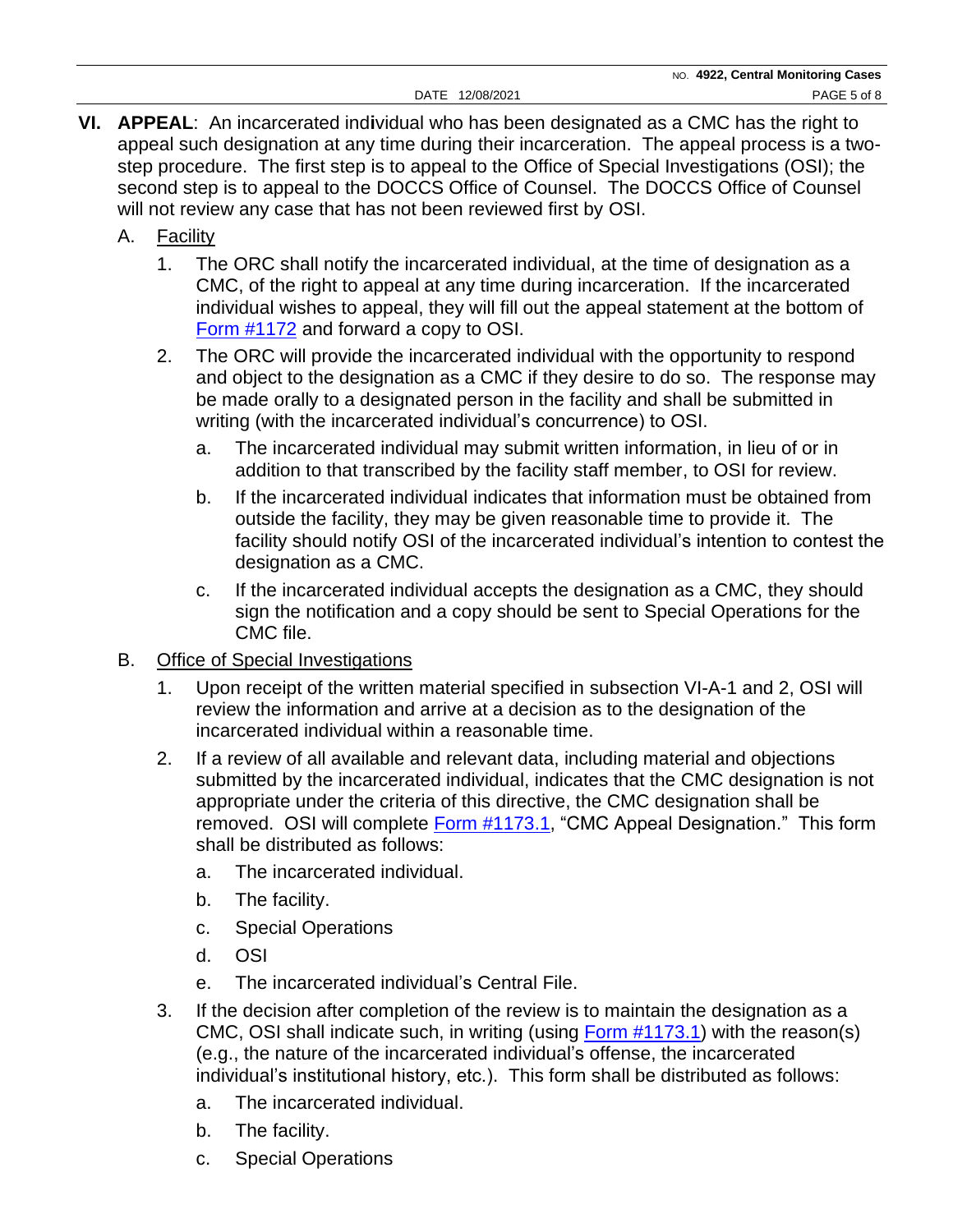- d. OSI
- e. The incarcerated individual's CMC File.
- f. The incarcerated individual's Central File.
- 4. The CMC records of evidence and review shall be entered into the folder of the incarcerated individual maintained by Special Operations.

### C. Facility

- 1. Upon receipt of the written notice removing the designation of CMC from an incarcerated individual, the facility shall expunge from its records all prior information entered which designated this incarcerated individual as a CMC.
- 2. Upon receipt of a written notice from OSI which sustains CMC designation of the incarcerated individual, the facility shall inform the incarcerated individual of their right to appeal to the DOCCS Office of Counsel to remove the designation as a CMC. They shall provide documentation in writing to the DOCCS Office of Counsel.

#### D. DOCCS Office of Counsel

- 1. Upon receipt of the appeal, the DOCCS Office of Counsel shall obtain from Special Operations the complete record folder, and any other information they deem appropriate, to conduct a review of the CMC designation.
- 2. Within a reasonable timeframe, the decision shall be rendered stating the reasons thereof and a written notice, accompanying the folder, shall be returned to Special Operations.
- 3. If the decision is to remove the designation as a CMC, written notice to that effect should also be provided by the DOCCS Office of Counsel to:
	- a. The incarcerated individual.
	- b. The facility.
	- c. Special Operations.
	- d. OSI.
	- e. The incarcerated individual's Central File.
- 4. If the decision of the DOCCS Office of Counsel is to maintain the incarcerated individual's designation as a CMC, written notice and the reason for the determination shall also be sent to:
	- a. The incarcerated individual.
	- b. The facility.
	- c. Special Operations.
	- d. OSI.
	- e. The incarcerated individual's Central File.
- E. Facility
	- 1. If the designation by the DOCCS Office of Counsel is to remove the CMC status of the incarcerated individual, the procedure identified in subsection VI-C-1 is to be followed.
	- 2. If the designation is maintained, the facility shall file the material in the appropriate records.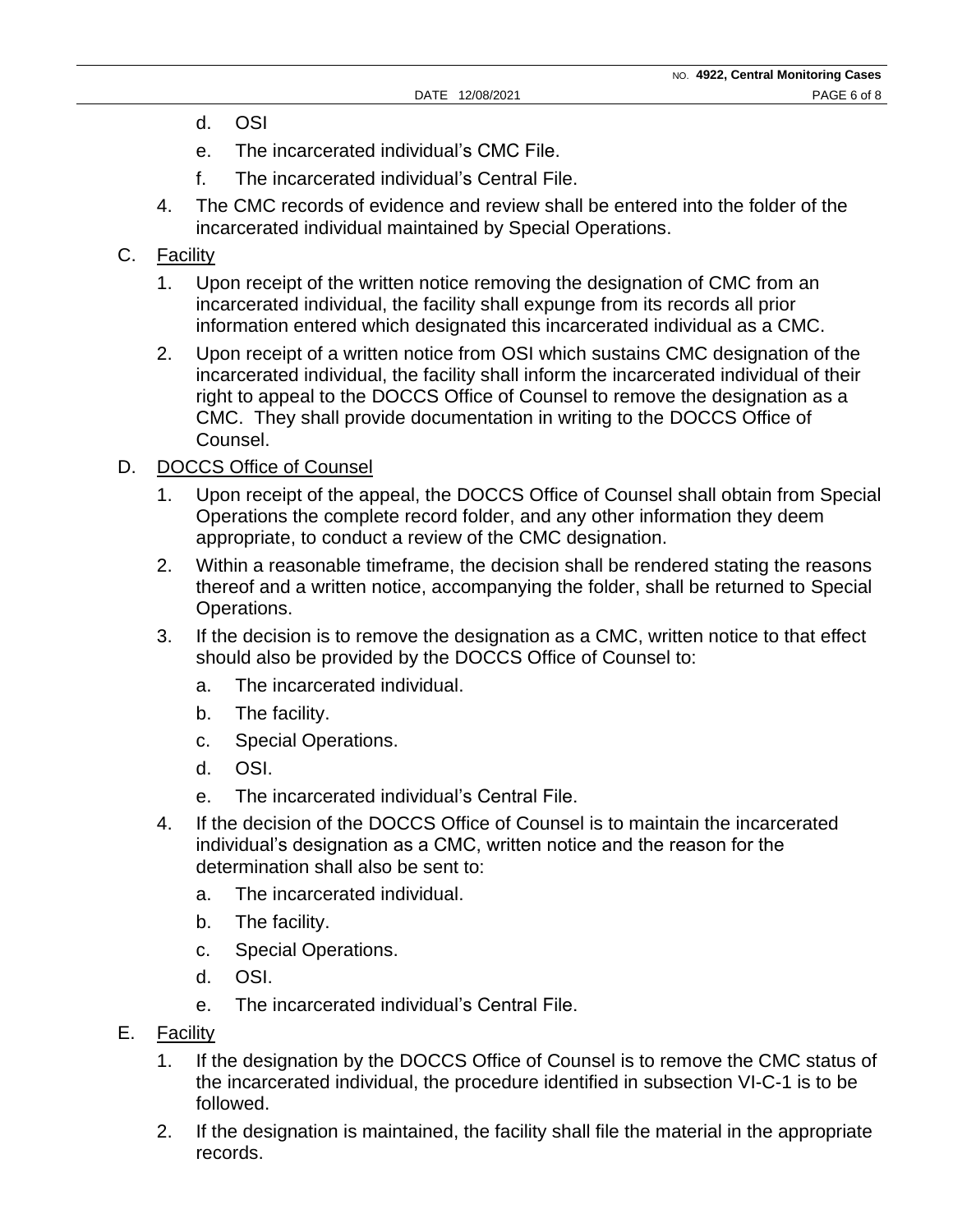- F. Special Operations: Upon receipt of the decision from the DOCCS Office of Counsel, Special Operations shall maintain the records accordingly as outlined in subsection VI-B-3 and 4, except for the written notification to the incarcerated individual, which would duplicate notification already sent by the DOCCS Office of Counsel (see subsections VI-D-3 and 4).
- G. Incarcerated individual: The incarcerated individual retains the right of any further appeal procedure available to them if their designation as a CMC is upheld by the DOCCS Office of Counsel.

# **VII. PROCESSING TRANSFER REQUESTS/REVIEWS**

- A. Classification and Movement
	- 1. Upon receipt of a Transfer Review for a CMC-A case or a Transfer Review for reduced security for a CMC-B case, the Classification Analyst reviews and enters comments in the Transfer Recommendation section of the Transfer Review.
	- 2. Classification and Movement forwards the Transfer Review to Special Operations.

NOTE: Transfer from Reception to Sing Sing Transit Unit for a CMC-B case does not require prior approval. Other transfers from Reception to Transit Units or transfers for emergency purposes may be made with the approval of the Deputy Commissioner for Correctional Facilities (or designee) or, as an interim measure, movement may be approved by the Director of Classification and Movement (or designee).

It shall be the responsibility of the Reception Center IRC to ensure that an incarcerated individual being considered for CMC, or for pending CMC, is not transported out of the facility without proper approval.

- B. Special Operations: Upon receipt of a Transfer Review, Special Operations:
	- 1. Indicates on the Transfer Review their recommendation and the reason(s) therefore.
	- 2. Forwards to the Deputy Commissioner for Correctional Facilities for approval or other action.

## C. Deputy Commissioner for Correctional Facilities or Designee

- 1. Indicates on the Transfer Review their decision and the reason(s) thereof.
- 2. Forwards to Classification and Movement for final processing.
- **VIII. PROCESSING TEMPORARY RELEASE APPLICATIONS**: Upon receipt of a temporary release application or appeal by an incarcerated ind**i**vidual designated as a CMC, the Director of Temporary Release shall forward recommendations to the Commissioner or designee for final decision.

No CMC incarcerated individual shall be transferred or approved for temporary release until the Commissioner or designee has reviewed such CMC file and indicated their approval of such proposed action.

# **IX. MOVEMENT PROCEDURES**

- A. Facility
	- 1. Inmate Records Coordinator: Upon receipt of a Transfer Order, Court Order, or request for transportation outside the facility (e.g., medical appointment, sick visit, funeral visit, etc.) for any incarcerated individual classified as a CMC, notifies the Deputy Superintendent for Security Services.